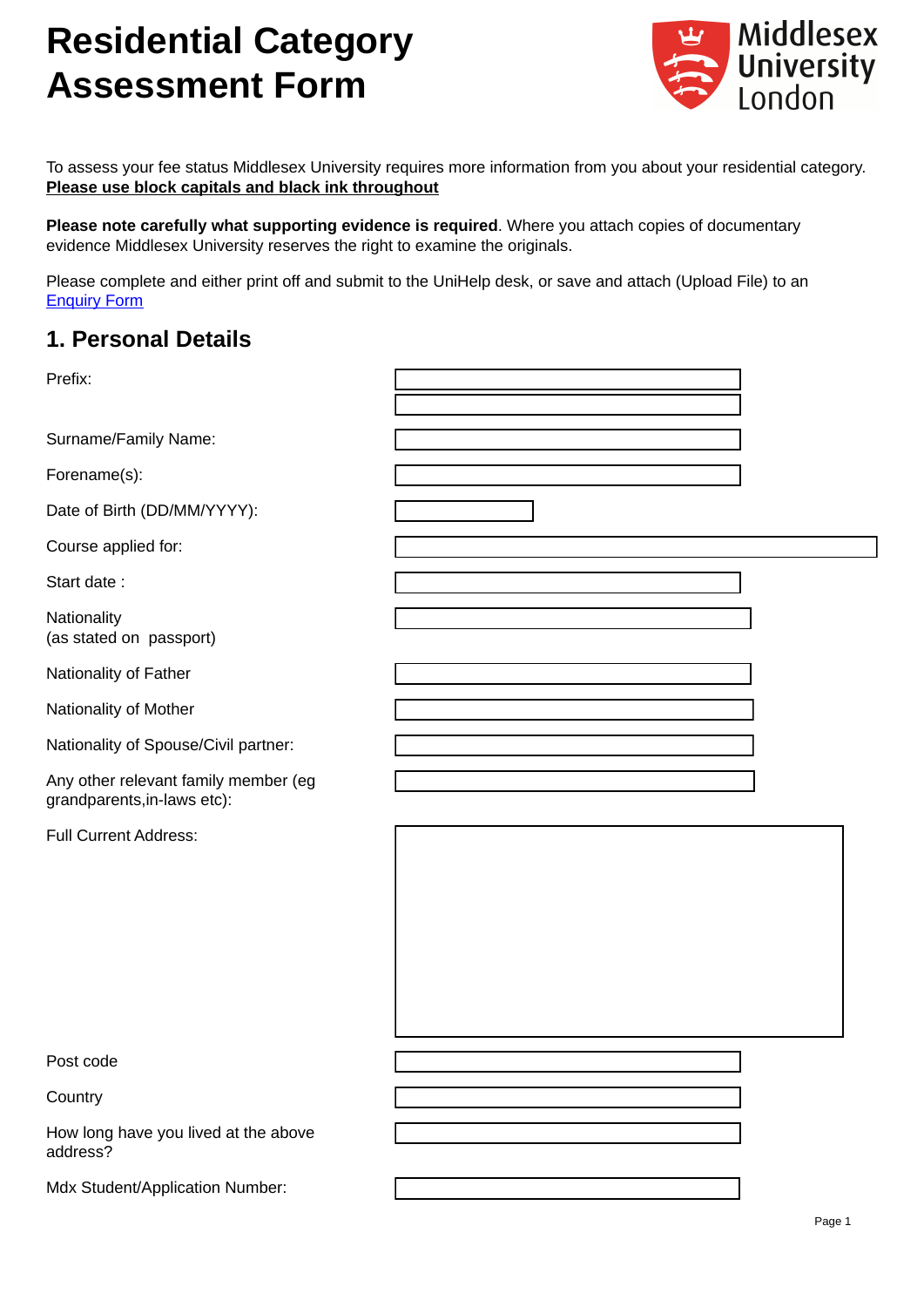# **Please provide Residential addresses where you have lived in the last four years prior to current address:**

| Address1:        |            |
|------------------|------------|
| Post code        |            |
| Country          |            |
| Date lived from: | To         |
| Address2:        |            |
| Post code        |            |
| Country          |            |
| Date lived from: | To         |
| Address3:        |            |
| Post code        |            |
| Country          |            |
| Date lived from: | ${\sf To}$ |

# **If you are a British Citizen who has always lived in the UK please sign the declaration below (and enclose a copy of your UK passport or Birth Certificate):**

I understand that all the information supplied on this form is true to the best of my knowledge. I understand that I may be asked to produce documentary evidence to support any of the information given and if I fail to do so, or if any of the information proves to be incorrect, this may affect decisions as to my residential category and fee status. I consent to the processing of this data by Middlesex University for educational purposes under the provisions of the 1998 Data Protection Act.

Signature or E-signature:

Date (DD/MM/YYYY):

**All others please continue with the form.**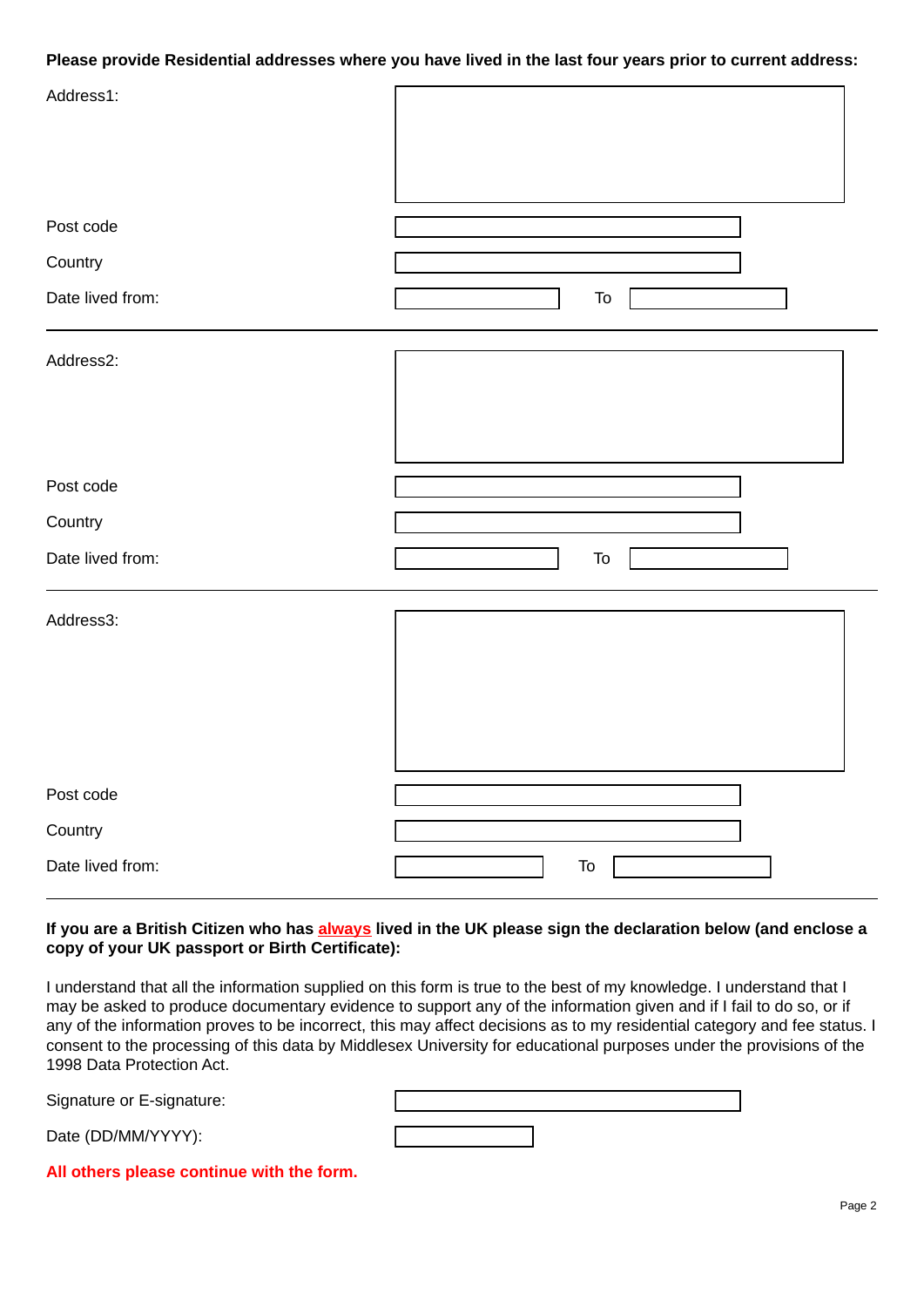# **2. Immigration Status – PLEASE PROVIDE THE EVIDENCE REQUIRED**

# **A) British Citizen or Holder of Entitlement to the Right of Abode in the UK**

 $\Box$  Copy of relevant page (s) of passport (including page(s) confirming name and nationality)

### **B) Indefinite leave to Enter/Remain**

 $\Box$  Copy of relevant page (s) of passport (including page(s) confirming name and nationality and/or Home Office Letter)

### **C) Right of Permanent Residence**

Copy of relevant page (s) of passport (including page(s) confirming name and nationality and/or Home Office Letter)

#### **D) Refugee status or you are the child/spouse of someone granted refugee status**

□ Home Office Letter and refugee travel documents

#### **E) Refused refugee status but granted one of the following:**

- **Exceptional Leave to Enter/Remain**
- **Humanitarian Protection**

*OR* 

**You are the child or spouse of someone refused refugee status but granted one of the above**

Home Office Letter and any relevant Home Office documents

## **F) Asylum seeker OR Applied for Asylum, not given refugee status but given permission to stay in the UK, Indefinite Leave to Enter/Remain, or you are the child or spouse of such a person**

 $\Box$  Home Office letter (and any relevant documents) and copy of relevant page(s) of travel document (including page(s) confirming name and nationality/UK Residence Permit Sticker)

**G) (Non UK) EU National (or spouse/civil partner/child/direct descendant/ dependent direct ascendant of ).** 

**(EU countries: Austria, Belgium, Bulgaria, Cyprus, Czech Republic, Denmark, Estonia, Finland, France, Germany, Greece, Hungary, Ireland, Italy, Latvia, Lithuania, Luxembourg, Malta, Netherlands, Poland, Portugal, Romania, Slovakia, Slovenia, Spain and Sweden)**

 $\Box$  Copy of page(s) of passport confirming name and nationality

#### **H) National of Iceland, Liechtenstein, Norway, Switzerland or Turkey**

 $\Box$  Copy of page(s) of passport confirming name and nationality

#### **I) Time Limit on Stay/Visa National.**

**Date last passport stamp/visa was issued**

**Date of expiry of most recent permission to stay:**

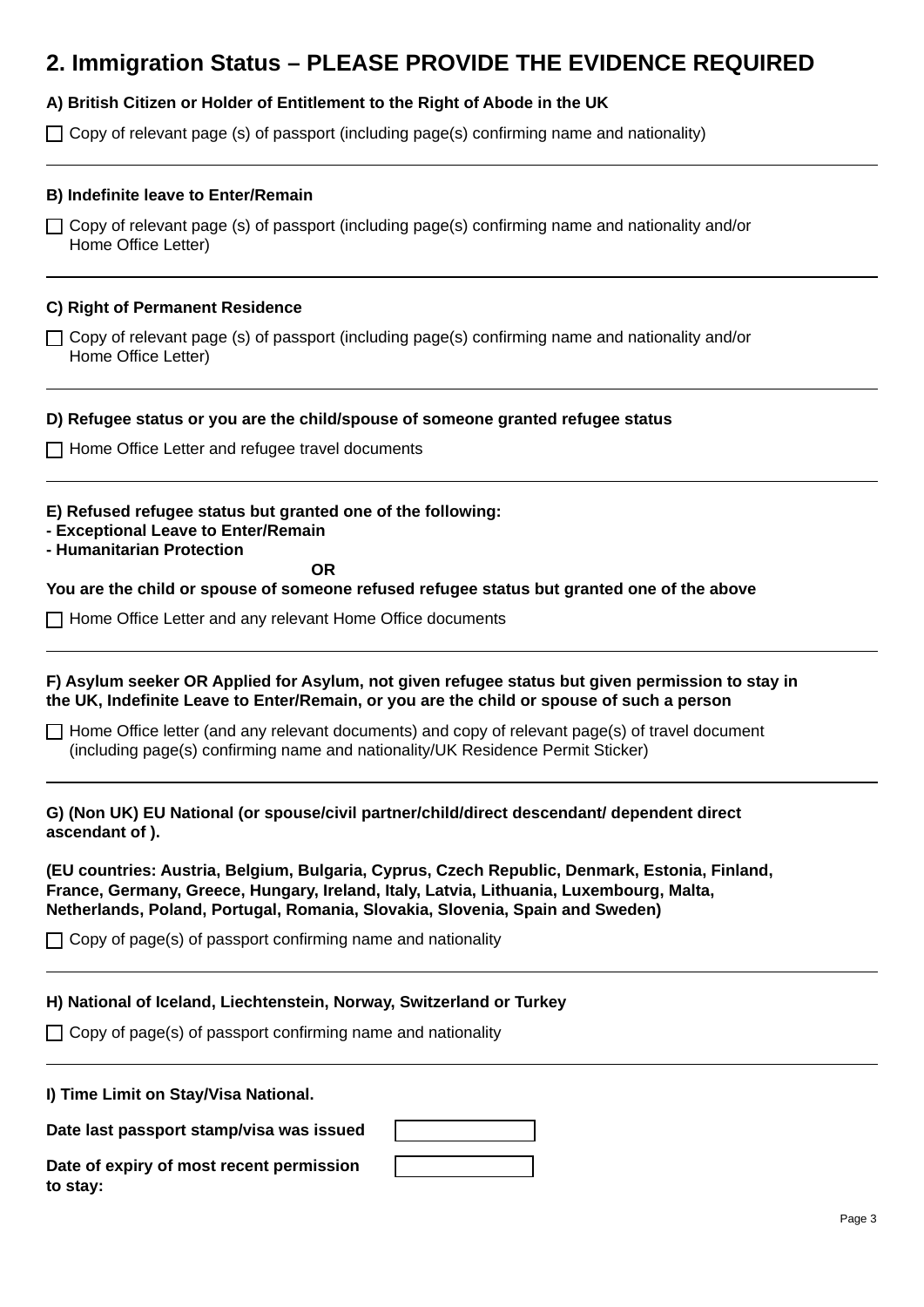$\Box$  Copy of relevant page(s) of passport (including page(s) confirming name and nationality) also please provide the date below

### **J) None of the above, or your situation is likely to change before you start your course**

 $\Box$  Please provide full details and evidence (using a separate sheet if necessary). You should be clear about the criteria you would like to be considered under in your application for a reassessment of your residential category.

If you selected option J you can provide the details in the comment box below:

# **3. Current Residence**

# **A) Country**

When did your residence in this country begin?

Please give details of any other countries in which you have been resident within the last **five** Years:

Name of country 1

Date residence began

Main reason for residence (e.g Living with family, work, study etc)

Name of country 2

Date residence began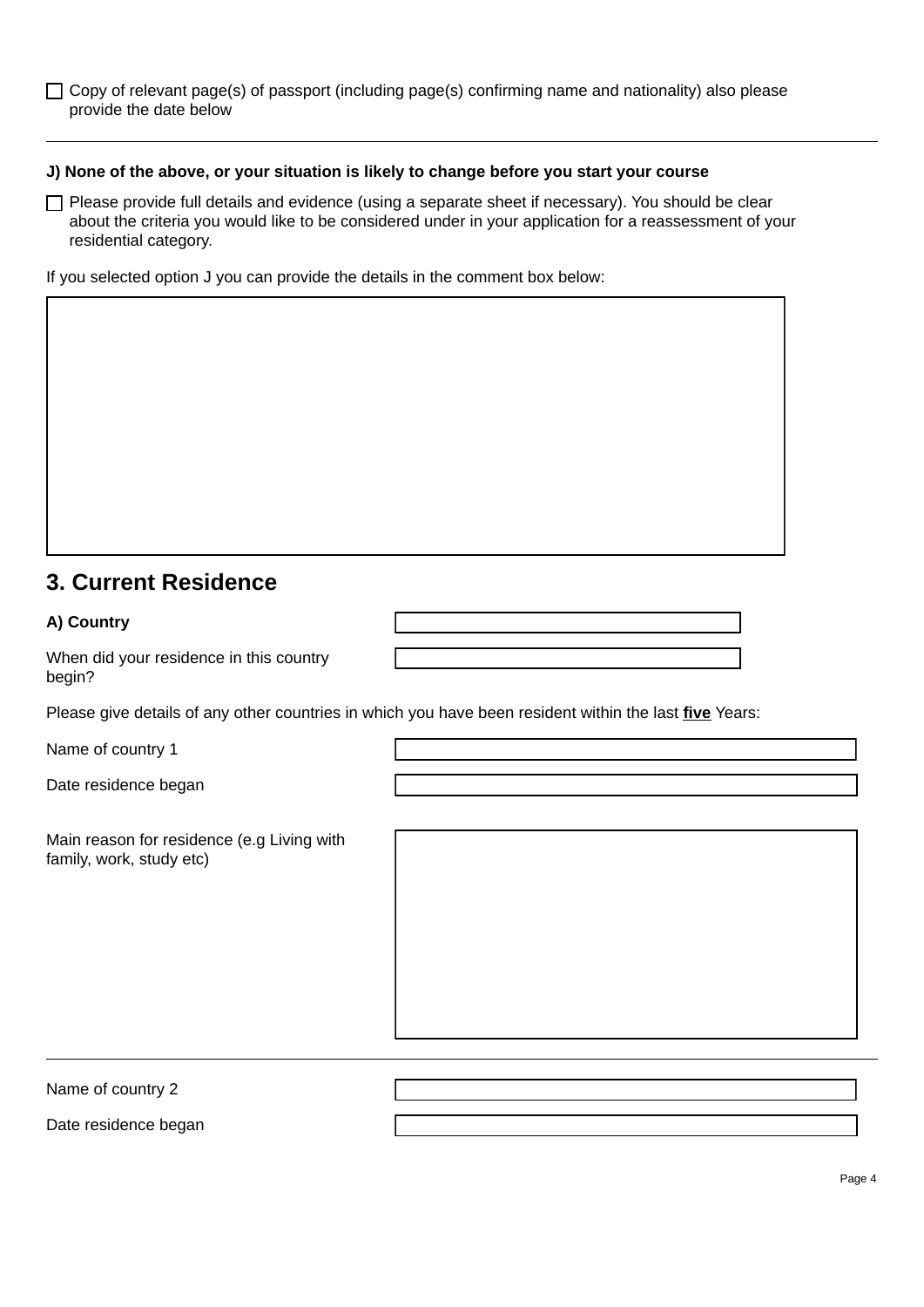| Main reason for residence (e.g Living with |  |
|--------------------------------------------|--|
| family, work, study etc)                   |  |

Name of country 3

Date residence began

Main reason for residence (e.g Living with family, work, study etc)

**B) If you have been temporarily absent from the UK/EEA (apart from holidays) during the last three years, please give details of this absence. Continue on a separate sheet if necessary.Evidence of this may be required.**

**C) Are you an EU national or a national of Switzerland, Norway, Liechtenstein, Iceland or Turkey?**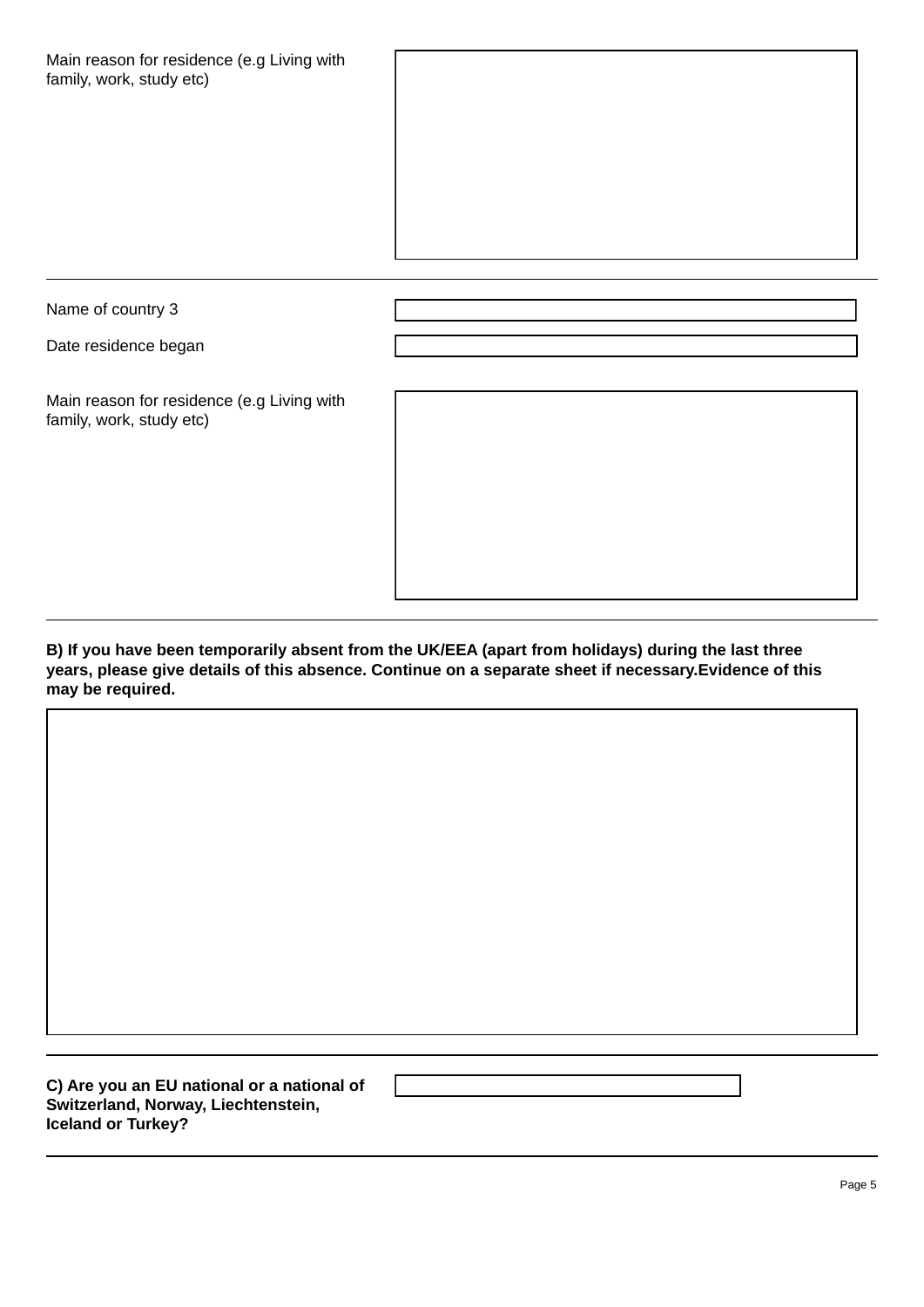| D) Do you have any relatives who are an<br>EU national or a national of Switzerland,<br>Norway, Liechtenstein, Iceland or Turkey? |    |
|-----------------------------------------------------------------------------------------------------------------------------------|----|
| If Yes please state relationship                                                                                                  |    |
| and provide evidence of nationality                                                                                               |    |
| $\Box$ Copy of relevant page (s) of passport (including page(s) confirming name and nationality)                                  |    |
| If you answered Yes to question C) or D) please answer the following question:                                                    |    |
| Have you, your spouse/civil partner or parents<br>worked (or currently seeking work) in the UK?                                   |    |
| Evidence to support the above may be required                                                                                     |    |
| E) Details of educational courses you have undertaken over the past 5 years                                                       |    |
| Course 1 Date From                                                                                                                | To |
| Course studied                                                                                                                    |    |
| School/College                                                                                                                    |    |
| Address:<br>Mode of study (Full time or part time)                                                                                |    |
| Course 2 Date From                                                                                                                | To |
| Course studied                                                                                                                    |    |
|                                                                                                                                   |    |
| School/College                                                                                                                    |    |
| Address:                                                                                                                          |    |
| Mode of study (Full time or part time)                                                                                            |    |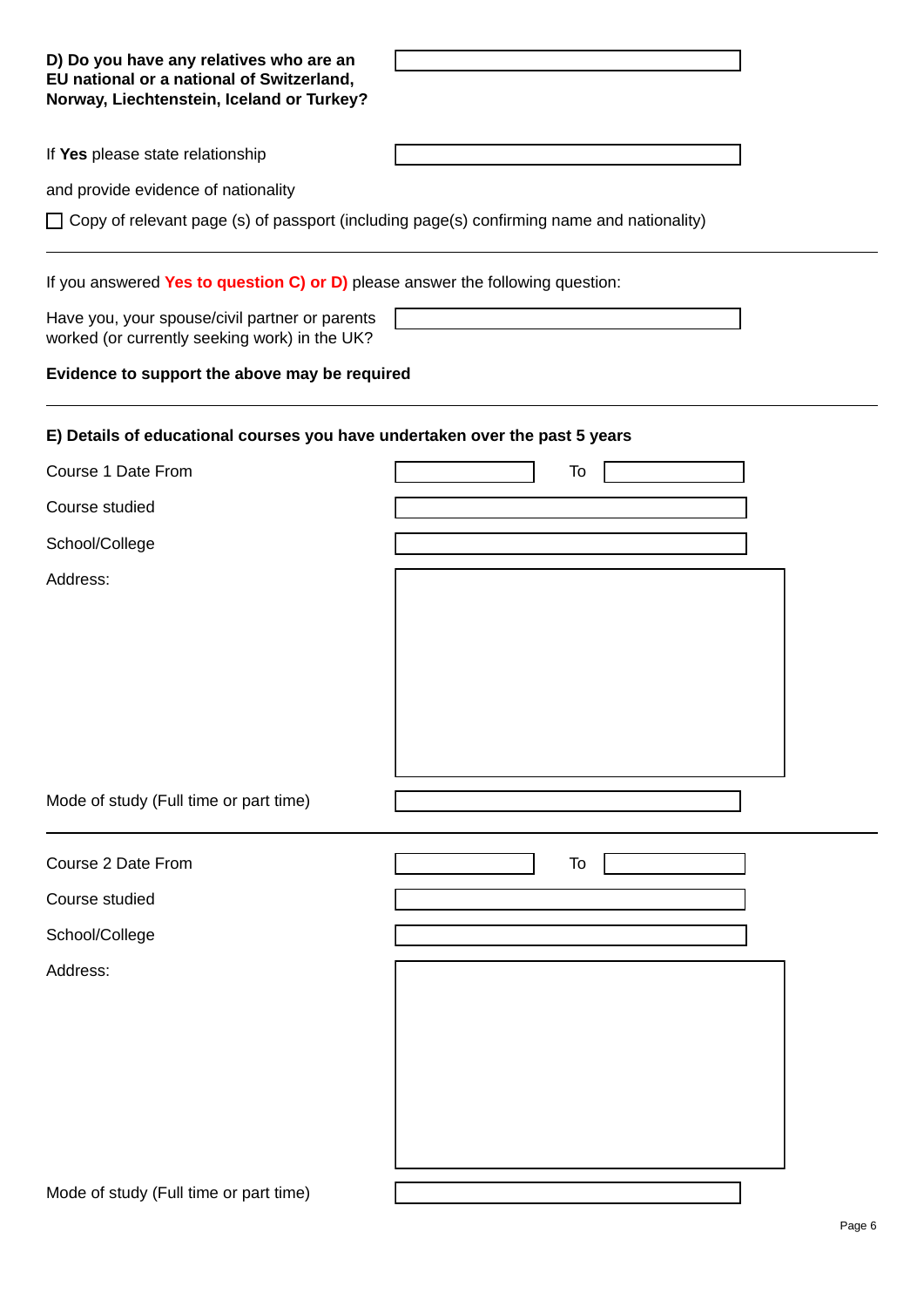| Course 3 Date From                     | To |  |
|----------------------------------------|----|--|
| Course studied                         |    |  |
| School/College                         |    |  |
| Address:                               |    |  |
| Mode of study (Full time or part time) |    |  |

# **Declaration:**

I understand that all the information supplied on this form is true to the best of my knowledge.

I understand that I may be asked to produce documentary evidence to support any of the information

given and if I fail to do so, or if any of the information proves to be incorrect, this may affect decisions

as to my residential category and fee status. I consent to the processing of this data by Middlesex

University for educational purposes under the provisions of the 1998 Data Protection Act.

**Signature** 

E-Signature:

Date Signed:

# **For office use only**

| <b>Residential Category</b>                                    |  |
|----------------------------------------------------------------|--|
| Assessing Officer (please ensure your<br>signature is legible) |  |
| Date(DD/MM/YYYY)                                               |  |
| Applicant notified (Yes/No)                                    |  |
| Date (DD/MM/YYYY)                                              |  |